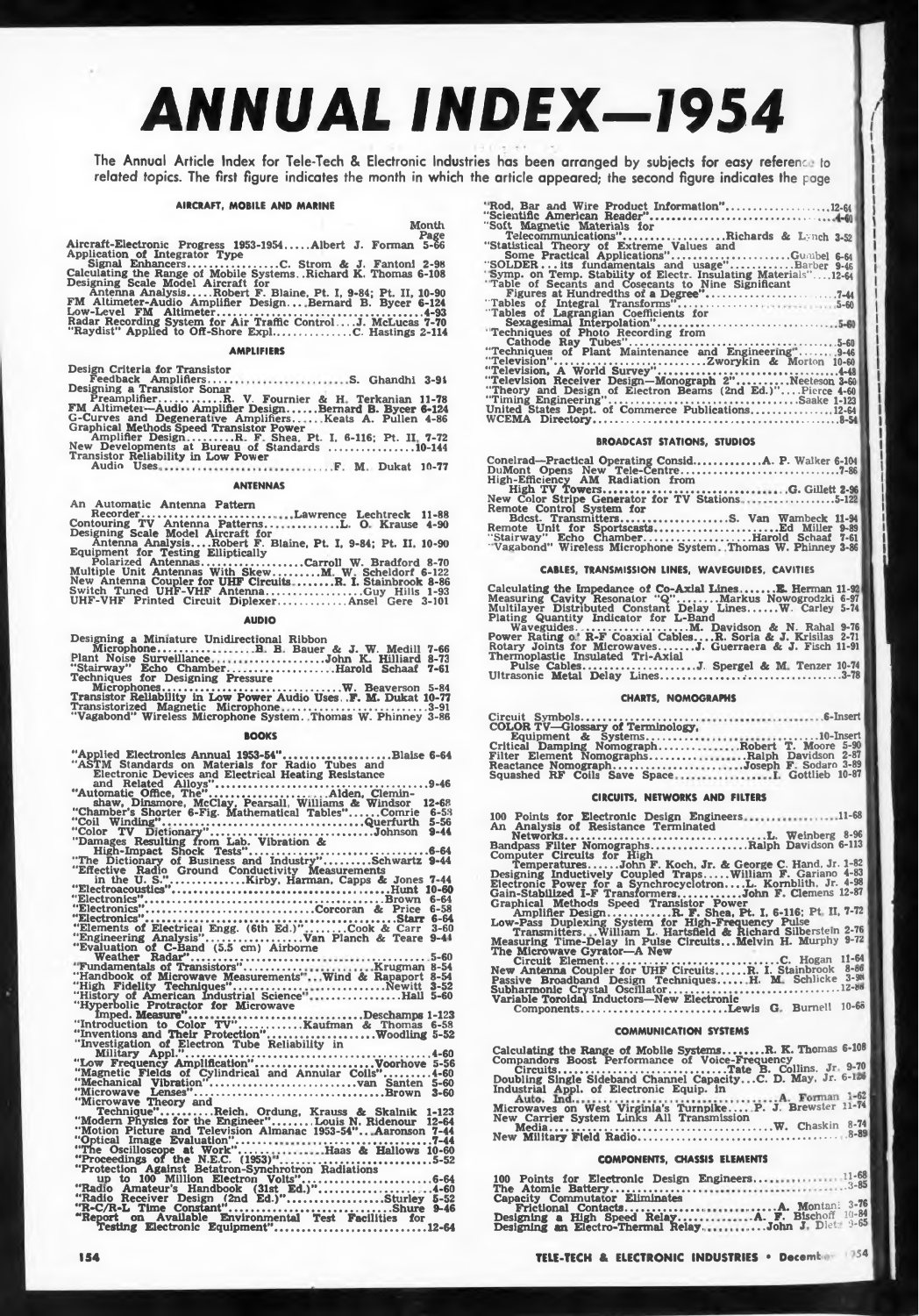**Analog Computing by Heat Transfer. Paul H. Savet 2-101 Computer Circuits for High Temperatures.John F. Koch, Jr. & George C. Hand. Jr. 1-82 Designing a DC Voltage Regulator for Computers............ R. S. Selleck & R T. Moore 6-106 DYSEAC—New Electronic Computer...............................................8-91 High-Density Digital Data Recording.... Edward J. Arinata 7-68 FOSDIC—Sensing Device for Computers.........................................2-78 IBM Opens New Research Labs ............................................... 11-117 Manufacturing Computers for Aircraft....................................... 5-89 "REAC" Computer Reliability..................... Bernard Loveman 3-79**

#### **CONTROLS**

| Designing an Electro-Thermal RelayJohn J. Dietz 9-65     |
|----------------------------------------------------------|
| Industrial Applications of Electronic Equipment          |
|                                                          |
| Industrial Applications of TransductorsR. J. Radus 4-78  |
|                                                          |
| NBS Shaft Displacement Indicator5-82                     |
| New Electronic Thermostat at NBS5-82                     |
| Remote Con. Sys. for Bdcst. XmtrsS. Van Wambeck 11-94    |
|                                                          |
| Simple Follow-Up SystemHenry B. Weisbecker 7-57          |
| Use of Microwave for Industrial ControlW. C. White 11-85 |

#### **CONVENTIONS AND MEETINGS**

| IRE National Convention Preview, 19543-70             |  |  |  |  |  |  |  |  |
|-------------------------------------------------------|--|--|--|--|--|--|--|--|
|                                                       |  |  |  |  |  |  |  |  |
|                                                       |  |  |  |  |  |  |  |  |
| National Electronics Conference, Preview of 195410-72 |  |  |  |  |  |  |  |  |
|                                                       |  |  |  |  |  |  |  |  |

#### **CUES FOR BROADCASTERS**

**CIRCUITS**

**Automatic Program Line Changeover Circuit.. G. H. Brewer 9-74 CD Cluster Control Unit.....................................Edward J. White 12-92 Console Modification.......................... Constant Resistance Meter Circuit Cue Circuits........................................ Eliminating Tube Hum..................... Harmonic Suppression....................... Monitor Amplifier............ . ............... Muting Pick Up................................. Obtaining Maximum Modulation... Remote Cue System.......................... Talkback Circuits.............................. Video Chopper................................. Wireless "Third Line"......................... .......................W. W. Blair 5-81 ................A. C. Hudson 10-88 ............. J. N. LaFreniere 1-89 Peter H. Van Milligan 11-104 ........... Edward J. White 3-92 ......Forest J. Pinkerton 4-96 ... .Thomas F. Lindsey 11-104 .......... Stafford E. Davis 5-80 ...Charles K. Chrismon 10-89 ,. ...........J. N. Lafreniere William E. Morrison. Jr. ....... ... .John F. Cleary 5-80 7-75 10-89**

#### **INDICATORS**

**Air Monitor Problem & Baby (Transmitter) Sitter....... Automatic Time Signal............... Carrier Interruption Clocks.... Conelrad Alarm............................ Remote Antenna Current Meter. Testing Harmonic Radiation.... Xmtr. Failure Alarm & Monitor Undermodulation Monitor.......... Visual Monitor........................ . .** M. St. Jean 8-83<br>
1. W. Trantz 9-100<br>
1. Tyman W. Packard 11-77<br>
1. W. Packard 11-77<br>
1. Couis N. Seltzer 2-80<br>
1. Gerald W. Lee 1-110<br>
1. Racine Watkins 11-76<br>
1. Racine Watkins 11-76<br>
1. Racine Watkins 11-76<br>
1. Racine W **1-110 3-92 11-76 6-121**

#### **MAINTENANCE, TESTING**

**Additional Note on Coaxial Line Leaks. Checking Distortion Analyzers................. Checking Station Frequency..................... Cure for Tube That Screams Like Eagle! Equipment Trouble Lights........................ Extending Tower Beacon Lamp Life... Field Strength Meter Support.................. <sup>i</sup> Locating DA Faults.................. ................ Plastic Spray Saves Work....... . ............... Push Button Switches................................. Renovation of Variable Pads..................... . ..W. A. Miller . .T. A. Prewitt David L. Dodd 8-108 10-88 11-77 !................Sam Liles 5-106 ..........F H. Frantz 10-88 ....B. G. Finkbeiner 5-81 Don V. R. Drenner 10-89 ....... Russel Grambsch 4-97 ..... .John F. Cleary 8-82 ..............Arch Slater 12-92 ...................L. E Ryan 7-75**

#### **MISCELLANEOUS**

**Anti-Fading Conelrad Alarm... Automatic Overload Reset....... Broadcast to PA Transition. ... Calculating Line Costs Quickly Clock Synchronization.............. "Cues File".................................... Fabricating Copper Line........... Halo for the Tower................... ...........Robert Holt 12-93 ..Stafford E Davis 8-82 .........J. C. French 9-100 ............. Gene Rider 10-88 ....Francis J. Bock 3-93 .Henry C. Lovell 10-100 ....... L. B. Day, Jr. 4-96 ................. Sam Liles 4-96** **Heat Pays Off.............................................Ernest G. Undei Hour Set System for Studio Clocks... . . Larry Cris-Impedance Matching and Loss Box Eugene F. Co' Interruption Reports............................................... John Whit ... . Multi-Mike Input tn Console William Nara ire \*8-83 Protection from Lightning and Static Discharge .. .E. S ..th 2-») Remote Insurance..........Donald M. Whe lev 8-82 Simple Bracket Makes Log-Keeping Easy Job........ F. H. I .vis 8-82 Simplex Telephone Signaling System . . Robert ry 1-88 Simulating Telephone with Filter Mike. ...E.ton B <sup>C</sup> ;Ck 2-81 Telescope for Microwave Xmitters... .Robert M. Crotib. <sup>r</sup> 6-138 Thermocouple Protection ....... . Don <sup>V</sup> R. Drem er 11-76 Time & 'Beep" Signals. ... . <sup>~</sup> <sup>~</sup> \_ Xtal Temperature Control Oven Jd 3-93 an 1-88 il 6-12J e 12-92 . J. C French 7-82 Edward J W! ite 7-82**

#### **RECORDERS, PLAYBACKS**

| Adding Monitor to Tape RecorderEverett A. Thony Rins 1-89 |
|-----------------------------------------------------------|
| Eliminating Coupling of Erase HeadsJames M. Weldon 2-80   |
|                                                           |
|                                                           |
|                                                           |
| Multiple Tape Recorder InputDonald M. Wheatley 10-89      |
| Program Selection for Tape RecorderCecil P. Clark 2-81    |
| Remote Recorder ControlJohn Whitacre 11-77                |
|                                                           |
| Service Aid for Tape Rec. Take-Up ClutchH. Peters 4-114   |
| Simple Tape RecordingR. W. Hoffman 6-121                  |
|                                                           |
|                                                           |
| Tape Recorder Modification  E. Bradford 10-88             |
| Tape "Stickage" Talmadge R. England 11-76                 |
| Tape Storage Joseph M. Williams 11-77                     |
|                                                           |

#### **REMOVES**

**3-Channel Remo**te Amplifier......<br>Automatic Remote Amplifier Setup<br>Emergency Remote Equipment<br>Extra Remote Amplifiers **W. W. Blair 12-93 ...Henry C. Lovell 3-93 .T A Hildebrand 9-75 Stafford E. Davis 6-138 Improved Remote Control for Push Button Xmtrs ..Ä. Sichel 9-74 Remote Control for Pushbutton Xmtr .......... Philip Whitney 2-120 Remote Record Start Device ...................... James S. Newland 10-89 Remote Switching Panel .....................................Harold Schaaf 5-81 Single Channel Transistor Remote Amplifier .. . Robert Flory 3-114 Small Preamplifier for Remote Recordings Elliott Full 4-91 Stand-by AC Power for Remote Amplifiers Emanuel Farber 4-97**

#### **TURNTABLES**

Converting Turntables to "45"........<br>Multispeed Turntable & Needle ......<br>Non-Slip Turntables .......................<br>Preventing 45 rpm Disc Slippage ....<br>Turntable Brush for Cleaning Stylus Richard W. Johnston 12-93<br>.......Stephen Popp 9-74<br>.......Stephen Popp 5-106<br>......Stephen Popp 8-106<br>....George A. Dodge 5-80

# **DIRECTORIES**

| Product Listings $\dots \dots \dots \dots \dots \dots \dots \dots 6-210$ |  |
|--------------------------------------------------------------------------|--|
|                                                                          |  |
|                                                                          |  |
|                                                                          |  |
|                                                                          |  |
|                                                                          |  |
|                                                                          |  |
| "Reps" & Distributors Serving the West Coast Electronic                  |  |
|                                                                          |  |
| A Destes of Acceptations in the Plastmenia Industries  A Incent          |  |

**<sup>A</sup> Roster of Associations in the Electronic Industries . West Coast Electronic Industries Directory ......................... 4-Insert 8-Insert**

#### **GENERAL**

| Electronic Engineering Associations and You  4-69              |  |
|----------------------------------------------------------------|--|
| Electronic Future-Fact and Fantasy 10-65                       |  |
|                                                                |  |
| Fellow Awards for 1954 Announced by IRE 1-116                  |  |
|                                                                |  |
|                                                                |  |
|                                                                |  |
|                                                                |  |
|                                                                |  |
|                                                                |  |
|                                                                |  |
|                                                                |  |
|                                                                |  |
|                                                                |  |
|                                                                |  |
| $6 - 84$                                                       |  |
| $7 - 48$                                                       |  |
|                                                                |  |
|                                                                |  |
| Techniques for Electronic Mapping of the Brain A. Tunturi 8-66 |  |
| The Years Ahead  Alfred N. Goldsmith 10-80                     |  |
|                                                                |  |
| West Coast Societies  E. P. Gertsch 8-64                       |  |
|                                                                |  |
|                                                                |  |

# **GOVERNMENT ELECTRONIC & COMMUNICATIONS EQUIPMENT**

**100 Points tor Electronic Design Engineers .......................... Advance Work in Electron Tube Reliability............. H E. S< : Aircraft-Electronic Progress 1953-1954 .. . Albert J. Forr . 5-bo Applications of Integrator Type Signal Enhancers.............................. ...................7...........** *.r..C* **A. Strom & J. A. Fantom 2-98**

| Behavior of Electronic Equipment in Vehicular Transport    |  |
|------------------------------------------------------------|--|
| tionG. K. Guttwein, F. K. Priebe & S. M. Je 12-94          |  |
|                                                            |  |
| Guided Missile Launching Connectors L. Baird & H. Up: 5-70 |  |
|                                                            |  |
|                                                            |  |
|                                                            |  |
|                                                            |  |
|                                                            |  |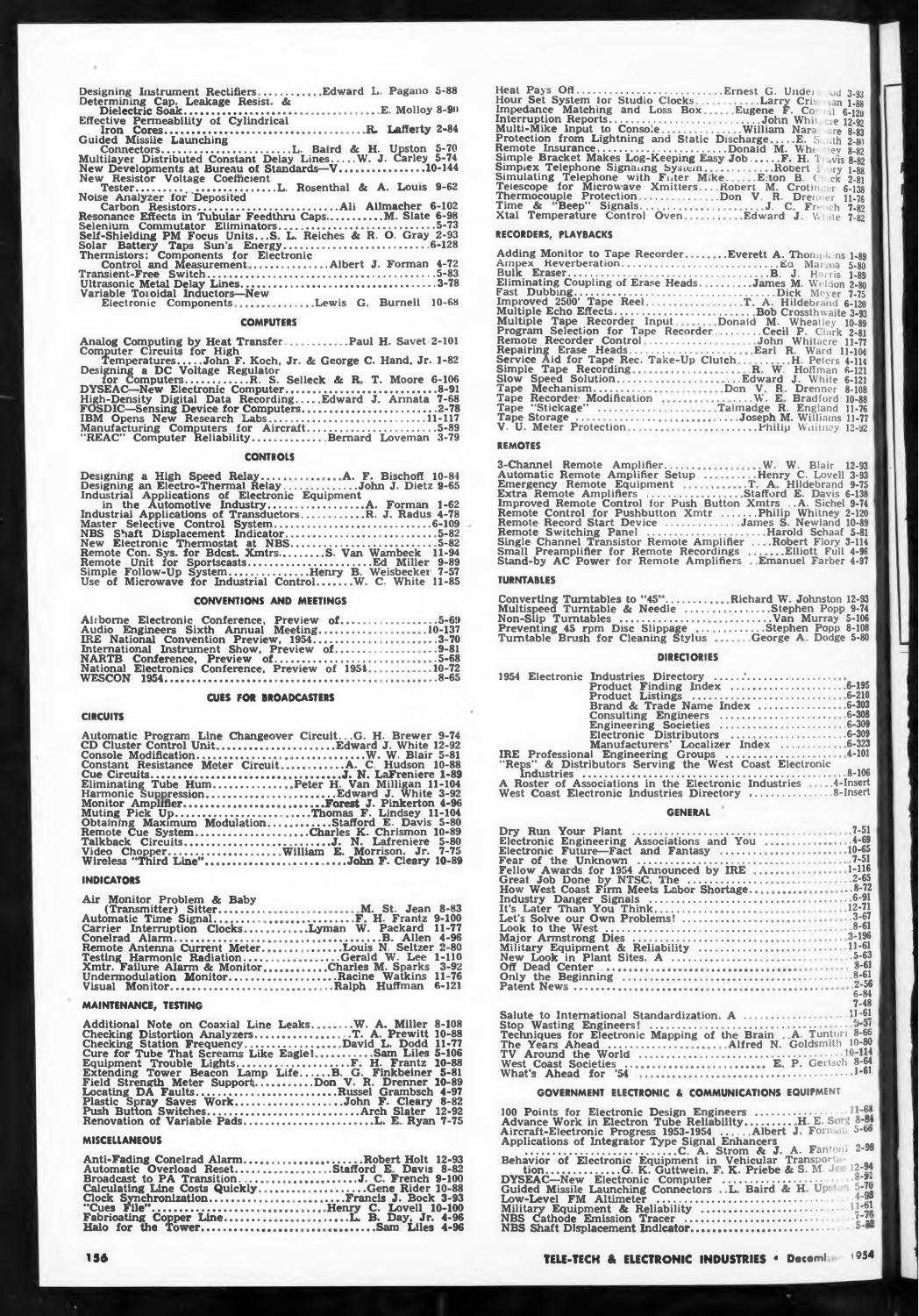**NB& Spurs Research In Radio Propagation ... New Developments at Bureau of Standards-V New Military Field Radio Parachute Telemetering Timirg System for Guided Missiles .. . ..9-82 10-144 ..8-89 ,. 7-76 ..8-8»**

# **GOVERNMENT PROCUREMENT**

**Electronic Procurement-Production Directory Military Contract Awards ............................ 10-Insert .. .9-122 10-124 11-143**

**Procurement in 1955 .Maj. Gen. David H. Baker 10-28**

#### **INSTRUMENTS, MEASUREMENTS, TEST METHODS**

**An Automatic Antenna Pattern Recorder L. Lechtreck 11-88 Curve-Tracer Test Set for Vacuum Tubes . .Elmer H. Niehaus 2-90 Cuvette Densitometer 10-116 Designing Instrument Rectifiers..................Edward L. Pagano 5-88 Determining Cap. Leakage Resist. & Dielectric Soak....... . ......... E. Molloy 8-90**

Diode Noise Generator for UHF Measurements<br>Equip: for Testing Elliptically Polarized Antennas - C. Bradford 8-70<br>Equip: for Testing Elliptically Polarized Antennas - C. Bradford 8-70 **Evaluating Shielded Enclosures Richard B. Schulz 2-75 I'V\*rt** *<sup>V</sup>'Si <sup>A</sup>,W, <sup>L</sup>* **<sup>A</sup> «% T^Irtn^MrtMlrt The Geodimeter—An Electronic "Eye" for Measuring Distance ................................................. C. E. Granqvist 9-68 How to Test NTSC Color with B A W RETMA Chart«; ...............................................................W. Whalley 3-82 Industrial Applications of Electronic Equipment in the Automotive Industry............................ Albert J. Forman 1-62 Level-Indicating Record and Control Instruments . R. Coles 7-62 Limitations of Voltage Doubling Method in Rating Instruments**

**Locked Oscillators for Test Equipment . H B. Conant 12-80 Leonard S Cutler 8-77 Low-Distortion FM Demodulator and Deviation Meter ........ . ............J. J. Hupert, S. Torode & A M. Reslock 5-72 Magnetron Stability Tester................. H. Bennett & A. Kiriloff 3-93 Measuring Cavity Resonator "Q"............Mark is Nowogrodzki 6-v<sup>7</sup> Measuring Time-Delay in Pulse Circuits.........Melvin H. Murphy 9-72 Microwave Production Testing............................ R. J. Bingham 11-81 Multi-Purpose Radar Test Set................................. Amasa Pratt 6-115 NBS Cathode Emission Tracer........................................................... 7-76 New 7-11 KMC Sig. Gen. Yields Valuable Design Hints A Fong 8-92 New Color Stripe Generator for TV Stations................................5-122 New Developments at Bureau of Standards-V .........................10-144 New Resistor Voltage Coeff. Tester.....L. Rosenthal & A. Louis 9-62 New Test Tape for Magnetic Recorder's.......... Julius A. Konins 4-88 Noise Analyzer for Deposited Carbon Resistors A Allmacher 6-102 Plant Noise Surveillance.....................................John K. Hilliard 8-73 Plating Quantity Indicator for L-Band Waveguides....... . ........Martin Davidson & Nicholas S. Rahal Portable Calib. Standard Checks Test Panel Accur . F Lingel Power Rating of R-F Coaxial Cables.........R. Soria & J. KrisUas Precision Transistor Test**

**9-76 9-86 2-71**

**Equipment................R. Johnson, D. Humez & G. Knight, Jr. Surface-Barrier Transistor Measur. & Appl.................R. Turner System for Making 3-D Vectorcardiograms.......................................... Techniques for Electronic Mapping of the Brain .. <sup>A</sup> Tunturi 8-66 Transistor Freauency Standard.. J Smith & M. Camnbell 12-c0 Wide-Band UHF Sweep Frequency Generator.........R. D. Bogner 9-60 Wide Range Signal Generator. A.......P. Lannan & M Snedeker 11-82 2-74 8-78 .2-95**

#### **MAGNETIC MATERIALS & AMPLIFIERS**

**Effect Permeabil. ot Cylindrical Iron Cores....... ....R. Lafferty 2-84 Ferrite Characteristics at Radio Frequencies............ R. Harvey 6-110 Frequency Response Characteristics of Magnetic Tape............................... Walter T. Selsted & Ross H Snyder 9-8»» Industrial Applications nf Transductors....... . ..........R. J Radus 4-78 Magnetic Recording—State of Art........ W- Selsted & R. Snyder 8-94 Manufacturing Magnetic Tape......................... Albert J. Forman 11-86**

# **MANUFACTURING**

| 100 Points for Electronic Design Engineers11-68<br>Automatic Picture Tube Metallizing Unit 4-100<br>Automatic Production of TV Sets10-79<br>Grids for Single-Gun Color Tubes8-81 |
|----------------------------------------------------------------------------------------------------------------------------------------------------------------------------------|
| Industrial Applications of Electronic Equipment in the Automotive                                                                                                                |
|                                                                                                                                                                                  |
| Manufacturing Computers for Aircraft5-89                                                                                                                                         |
| Manufacturing Magnetic TapeAlbert J. Forman 11-86                                                                                                                                |
| Microwave Production TestingR. J. Bingham 11-81<br>New Abrasive Process Speeds Component Production                                                                              |
|                                                                                                                                                                                  |
| New Automatic Electronic Assembly System9-88                                                                                                                                     |
|                                                                                                                                                                                  |
|                                                                                                                                                                                  |
| Use of Microwave for Industrial Control11-85                                                                                                                                     |

# **MICROWAVES**

Measuring Cavity Resonator " $Q$ "...........Markus Nowogrodzki 6-97<br>The Microwave Gyretor—A New Circuit Element....C. Hogan 11-64<br>Microwave Broduction Testing...................................<br>Microwaves on West Virginia'

# **PAGE FROM AN ENGINEER'S NOTEBOOK**

| #24 "Filter Element Nomographs"Ralph Davidson 2-87          |
|-------------------------------------------------------------|
| #25 "Reactance Nomograph"Joseph F. Sodaro 3-89              |
| #26 "Critical Damping Nomograph"Robert T. Moore 5-90        |
| #27 "Bandpass Filter Nomographs"Ralph Davidson 6-113        |
| #28 "Squashed RF Coils Save Space"I. Gottlieb 10-87         |
| #29 "Printed Circuit Capacitor DesignJoseph F. Sodaro 12-79 |

# **PRINTED CIRCUITS**

| Automatic Production of TV Sets10-79                                       |  |
|----------------------------------------------------------------------------|--|
| Design for a Printed Subminiature I-F Amp.<br>B. Raboy & J. Endicott 12-88 |  |
|                                                                            |  |

**New Abrasive Process Speeds Component Production .................................................................... R. R Gre 12-9« On Copper Clad Laminates............................................................ 12-104 Printed Circuit Capacitor Design . Joseph F. Soc. o 12-79 Printed Circuit Soldering Techniques. .. F. A Andrew: r. 12-75 Printed Crossed-Field Deflecting Coils............A. V J. Ma n 12-8. Standardization of Printed Circuit Materials...........................W. Hannahs, J. Caffiaux & N ti 2-68 Universal Printed Circuit, A ....................... J R Goodykoc 12-74**

# **RADAR**

Aircraft-Electronic Progress 1953-1954........Albert J. Forman 5-66<br>Multi-Purpose Radar Test Set..............................Amasa Pratt 6-115<br>Radar Recording System for Air Traffic Control.....J. McLucas 7-78

#### **RECORDING AND TRANSCRIBING**

**An Automatic Antenna Pattern Recorder. .Lawrence Lechtreck 11-88 Bibliography of Magnetic Recording 1900-1953. ...Alfred Jorysz 7-5 <sup>|</sup> Frequency Response Characteristics of Magnetic Tape ..............................Walter T. Selsted & Ross H. Snyder 9-80 High-Density Digital Data Recording...........Edward J. Armata 7-68 Level-Indicating Record and Control Instruments. R, Coles 7-62 Magnetic Recording—State of Art.. . .W. Selsted & R. Snyder 8-91 New Test Tape for Magnetic Recoiders . Julius A Konms 4-88 Radar Recording System for Air Traffic Control.. .J. T. McLucas 7-70 Recording TV on Magnetic Tape ................. Bernard F. Osbahr 1-81 Tape and Disc Recording System........... Charles K Chrismon 7-65 Video Magnetic Tape Recorder........................................ 5-77**

# **REFERENCE LIBRARY SERIES**

**#1—A Roster of Associations in the Electronic Industries <sup>4</sup>—**Insert **#2—Circuit Symbols................................................................ 6—Insert #3—Electronic Procurement-Production Directory............ <sup>10</sup> -Insert**

# **STATISTICS**

**1953-1954 Statistics of the TV-Radio-Electronic Industries Totals.......................... TV Around the World ,1-78 January through December page <sup>3</sup> ................................ 10-114**

#### **TELEMETERING**

| Ruggedized FM Telemetering TransmitterR. G. Spann 4-91 |  |
|--------------------------------------------------------|--|
|                                                        |  |

# **TELEVISION, COLOR**

| <b>COLOR-TV-Glossary of Terminology, Equipment</b> |
|----------------------------------------------------|
|                                                    |
| Compatible Color Signal Content and                |
|                                                    |
| How to Test NTSC Color with Black-and-White        |
|                                                    |
| New Color Stripe Generator for TV Stations5-122    |
|                                                    |
|                                                    |

# **TELEVISION, UHF-VHF**

| Color-TV Tubes Set Makers Problem!2-111                       |
|---------------------------------------------------------------|
|                                                               |
|                                                               |
|                                                               |
| Electro-Optical Image Processing System3-91                   |
| <b>High-Efficiency AM Radiation from High Television</b>      |
|                                                               |
| "Leningrad" T-2—Modern Russian TV Receiver1-90                |
| Multiple Unit Antennas With SkewM. W. Scheldorf 6-122         |
| Recording TV on Magnetic TapeBernard F. Osbahr 1-81           |
| Self-Shielding PM Focus Units S. L. Reiches & R. O. Gray 2-98 |
|                                                               |
| Tube Selection Increases Sig. Cap. of TV RevrsR. Horner 10-70 |
| Tunable CW Magnetron Designed for UHF D. E. Nelson 9-78       |
| UHF-VHF Printed Circuit Diplexer Ansel Gere 3-101             |
| Vari-Focal TV LensJohn Radick 5-81                            |
|                                                               |
|                                                               |

#### **TRANSISTORS**

**Commercial Tetrode Transistors....................... Design Criteria for Transistor Feedback Amps ....................... 5-83 S Ghandhi 3-94 Designing a Transistor Sonar <sup>I</sup> Preamplifier....................R. V. Fournier & H. Terkanian 11-7 <sup>I</sup> Designing Transistor Relaxation Oscillators.......... S. I. Kramer 5-78 <sup>j</sup> Graphical Methods Speed Transistor Power Amplifier \_ " Design.....................................R. F. Shea. Pt I. 6-116; Pt II 7-72 Low-Pass Duplexing System for High Frequency Pulse Transmitters....William Hartsfield & Richard Silberstein 2-i6 Philco Develops "Surface-Barrier" Transistor ................ . 1-" • Precision Transistor Test ,, <sup>j</sup> Equipment................<sup>R</sup> Johnson, D. Hume?. & G. Knight Ir. 2-74 Recent Developments in Silicon Fusion Transistors R. A. Gud-mundsen, W I\* Waters, A. L. Wannlund & W V Wright 1^ Self-Oscillating UHF Transistors. • .. ............ Hans E. Hollmann 4-75, Surface-Barrier Transistor Measur. & Appl.................R. Turner 8-7» Transistor Frequency Standard............ J Smith & M. Camnb' 12- Transistor Reliability in Low Power Audio Uses ... F. Dukat 1-<■ Transistorized Magnetic Microphone.................................................. ' Transistorized Wrist Radio........................................... Transistors for Machine Tool Control............................. 6-lwi Trend to Transistors In New Equipment . 7 <sup>H</sup>**

# **TRANSMITTERS**

New Milit<mark>ary Field</mark> Radio .................<br>Remote Control System for Bdcst. Xmtrs. ..<br>A Ruggedized FM Telemet**ering Tra**nsmitter **...8-89 S.' Van Wambe k 11-9\* \_\_\_\_ R. G. Sp >n4-9>**

# **TUBES, ELECTRON**

Advance Work in Electron Tube Reliability<br>Broad Applications for New Transducer ...<br>Curve-Tracer Test Set for Vacuum Tubes .. **....Harold E** <sup>1</sup> **Elmer H/Nir JS 2-90**